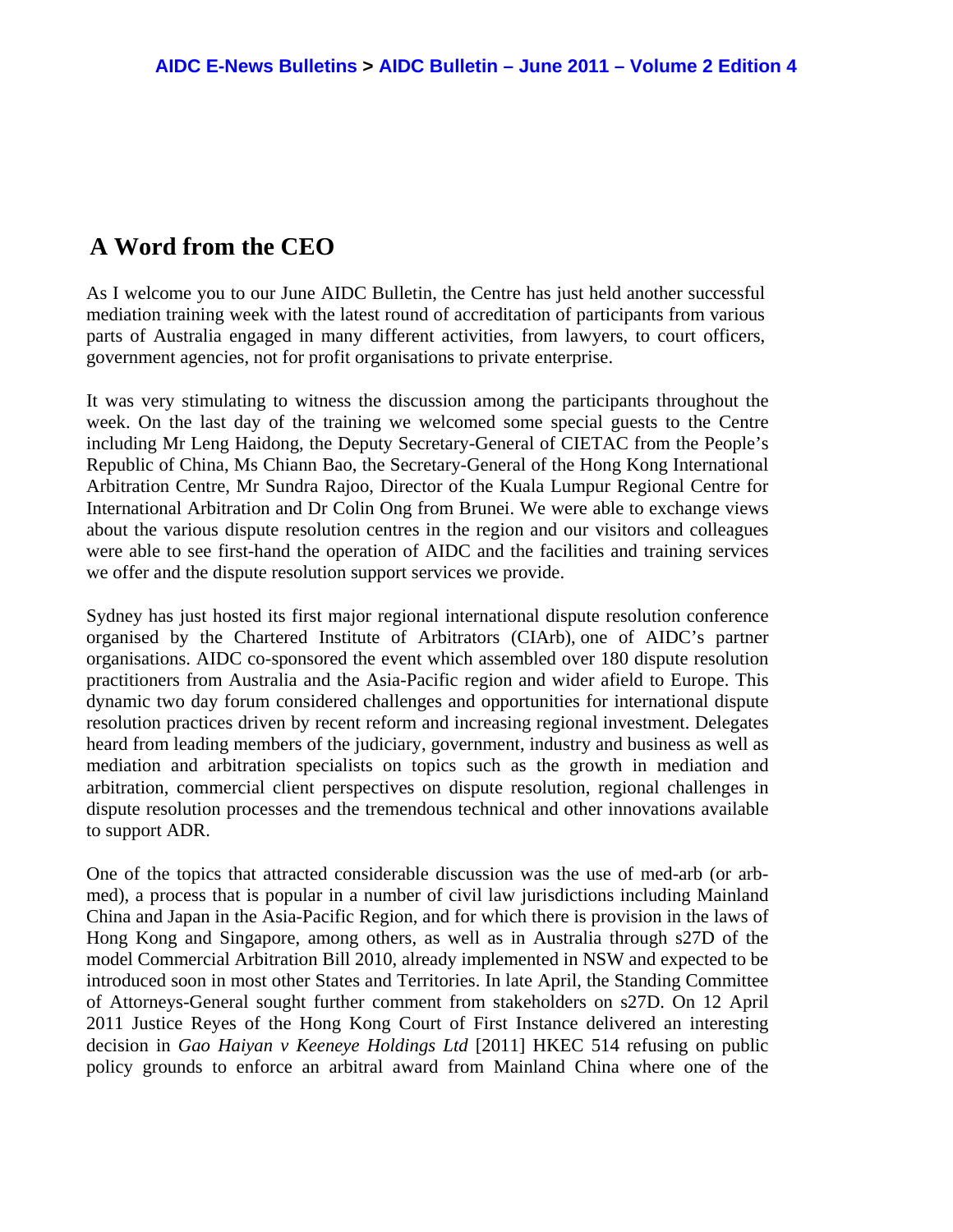arbitrators had acted as both arbitrator and mediator. While the Court confirmed that there is nothing wrong in principle with an arbitrator also acting as a mediator in the same proceedings, the Court held that the conduct of the arbitrator-mediator in that particular case would cause a fair-minded observer to apprehend a real risk of bias. While the circumstances that arose were rather unusual, the Gao case is interesting for mediation and arbitration practitioners in Australia as elsewhere and highlights the importance of ensuring that any mediation conducted by arbitrators is conducted in an appropriate man

The topic of med-arb also produced a lively discussion at the International Mediation seminar at which I spoke organised by CIArb Australia just before the conference on 26 May supported by Blake Dawson. It is clear that a range of mediation cultures is alive and well in our region. How they can be most effectively internationalised so as to be really productive and efficient to resolve disputes is one of the challenges we all face. Mediation training and professional development for practitioners and users alike is one of the important factors. AIDC hopes to rerun that seminar or an updated version for CIArb Australia later in the year.

If you are interested in attending future events on international mediation or med-arb please let us know (info@disputescentre.com.au).

These recent events highlighted just how mediation can offer disputing parties so much more than just settlement of their cases. At a time when issues of efficiency (time) and cost effectiveness in dispute resolution are at the forefront of discussions on best practice, and good conflict management is becoming an integral part of good corporate governance with a focus on resolving underlying business issues which can easily be lost in a legal battle, mediation obviously has an increasingly important role to play.

In this Bulletin you will find an update of our current public training and professional development courses. Don't forget to check our website (www.disputescentre.com.au) regularly for updates and new offerings. In the  $Q \& A$  in this edition Julie Claridge and Kaaren Champion discuss their experiences at recent ACDC training. AIDC and ACDC are also endorsing the 7th Annual Public Sector In-House Counsel Conference 2011 to be held in Canberra 28 – 29 July

In our legal update, Andrea Sturini from Italy, currently an intern here at AIDC and ACICA, updates us on the New Mediation Law in Italy which came into effect in late March 2011 implementing the European Mediation Directive of 2008 which we discussed at our International Mediation and ADR seminar in early March. The new legislation seems to have stirred up considerable emotion. Even more recently, in England, the Cross-Border Mediation (EU Directive) Regulations came into force on 20 May 2011. Although they cover cross-border disputes, the new regulations will also encourage the growth of